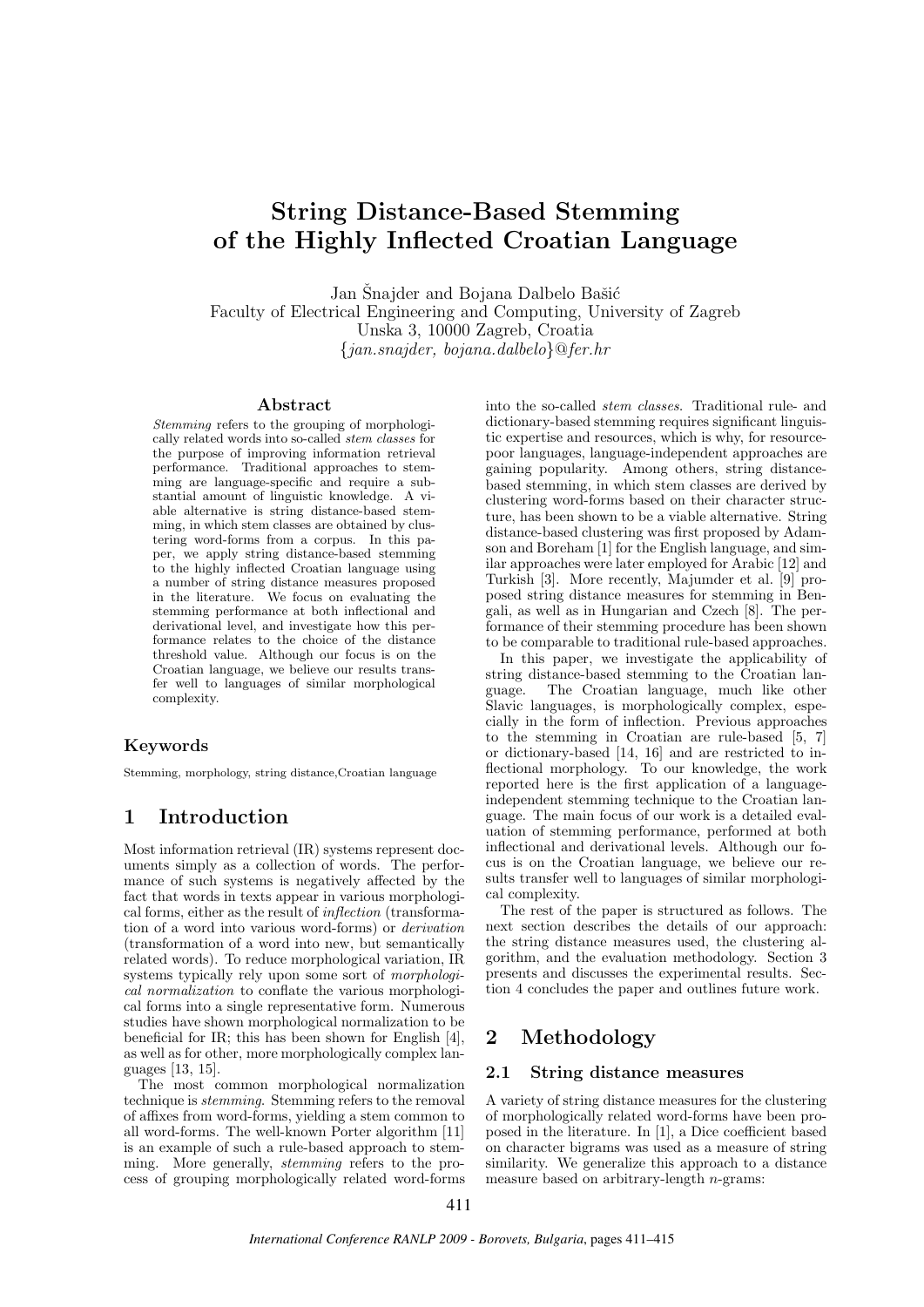$$
Dice_n(X, Y) = 1 - \frac{2c}{x + y},
$$
\n(1)

where  $x$  and  $y$  are the total number of *n*-gram tokens in words  $X$  and  $Y$ , respectively, and  $c$  is the number of n-gram tokens common to  $X$  and  $Y$ . The intuition behind this measure is that, because morphologically related words have a number of morphemes in common, they will also have a number of n-grams in common.

In [9], string distance is computed by considering character matches up to the first mismatch and penalizing all subsequent character positions. Of the four measures proposed in [9], our preliminary experiments indicated that the following two measures are most promising:

$$
D_3(X,Y) = \frac{n-m+1}{m} \sum_{i=m}^{n} \frac{1}{2^{i-m}},
$$
 (2)

$$
D_4(X,Y) = \frac{n-m+1}{n+1} \sum_{i=m}^{n} \frac{1}{2^{i-m}},
$$
 (3)

where  $m$  is the position of left-most character mismatch, and  $n+1$  is the length of the longer of the two strings. Intuitively, measure  $D_4$  penalizes long nonmatching suffixes, whereas measure  $D_3$  also rewards long matching prefixes.

One widely-known string distance measure is the Levenshtein distance [6], also called the edit distance. Edit distance between two strings is the minimal number of insertion, deletion, and substitution operations needed to transform one string into another. Of the three measures listed, edit distance is least morphologically sensitive.

### 2.2 Clustering

Partitioning algorithms like the k-means algorithm are widely used for clustering due to their effectiveness and simplicity. Such algorithms are not directly applicable to string distance-based clustering because they require a vector space-based measure in order to compute the cluster centroids. Thus, similar to [9] and [1], we cluster the word-forms using a hierarchical agglomerative algorithm [2]. The algorithm starts by assigning word-forms to singleton clusters and proceeds by merging at each level the two least distant clusters until a single cluster remains. From the resulting cluster tree (the dendrogram), clustering at specific distance levels can be obtained. The distance between two clusters is typically computed as the maximum, minimum, or average distance between elements of the two clusters, referred to as complete-linkage, single-linkage, and average-linkage algorithm, respectively. Complete-linkage results in small and compact clusters, single-linkage results in elongated clusters, whereas the result of average linkage is somewhere in between. In our experiments, we use average-linkage clustering. Note that, although we use a hierarchical agglomerative algorithm, we make no use of the derived hierarchical structure.

The main drawback of hierarchical agglomerative clustering is its computational inefficiency. Typical implementation makes use of an  $n \times n$  distance matrix,

where  $n$  is the number of elements. Thus, the space complexity of the algorithm is  $\mathcal{O}(n^2)$ . To construct the complete dendrogram, the distance matrix is searched for the least distant cluster pair within each of the  $n$ iterations, yielding a time complexity of  $\mathcal{O}(n^3)$ . Because the number of distinct word-forms in a corpus is on the order of hundreds of thousands, this problem must be addressed somehow.

Our approach is to cluster in two consecutive steps: a divisive and an agglomerative step. The idea is to use the divisive step to partition the set of wordforms into pre-clusters and then to perform agglomerative clustering on each of the pre-clusters separately. Pre-clusters must be coarse-grained so that morphologically related word-forms are assigned to the same pre-cluster, otherwise they cannot be merged in the agglomerative step. Partitioning  $n$  word-forms into pre-clusters of size m reduces the space complexity to  $\mathcal{O}(m^2)$  and the time complexity to  $\mathcal{O}(nm^2)$ .

A straightforward approach to pre-clustering is to compute the equivalence classes of word-forms sharing a common prefix of a specified length l. We will denote this partition by  $P(l)$ . The size of pre-clusters is inversely proportional to  $l$ , but so is the quality of preclustering. If we consider longer prefixes, more morphologically related word-forms will end up being assigned to distinct pre-clusters. This problem suggests that the procedure can be further improved by taking into account the size of the obtained pre-clusters. The idea is to increase the specified prefix length and recursively partition only those clusters whose size is above the specified threshold. This procedure results in sizebounded pre-clusters of maximal quality. We will denote this partition by  $M(s)$ , where s is the maximum size of the pre-clusters.

#### 2.3 Evaluation

Stemming algorithms are traditionally evaluated extrinsically, i.e., by considering their effect on the performance of IR systems. Such task-specific evaluation makes it impossible to distinguish between the case where the stemmer makes faulty conflations and the case of correct conflation not being beneficial for the task at hand. To address this, we use an intrinsic, task-independent evaluation first proposed by Paice [10]. This method evaluates a stemmer by counting the actual understemming and overstemming errors that the stemmer commits. The under- and overstemming errors are counted on a manually constructed word sample in which the words are grouped accordingly. The understemming index UI is computed as the proportion of pairs from the sample that are not conflated even though they belong to the same group, whereas the overstemming index OI is computed as the proportion of pairs that belong to different groups among those that are conflated to the same stem. The stemming weight SW is defined as the ratio  $OI/UI$ .

The word sample we used consisted of 10,000 distinct word-forms (nouns, verbs, and adjectives) from the Croatian newspaper "Vjesnik".<sup>1</sup> In order to make separate evaluation of both inflectional and derivational stemming performance possible, we grouped the

<sup>1</sup> http://www.vjesnik.hr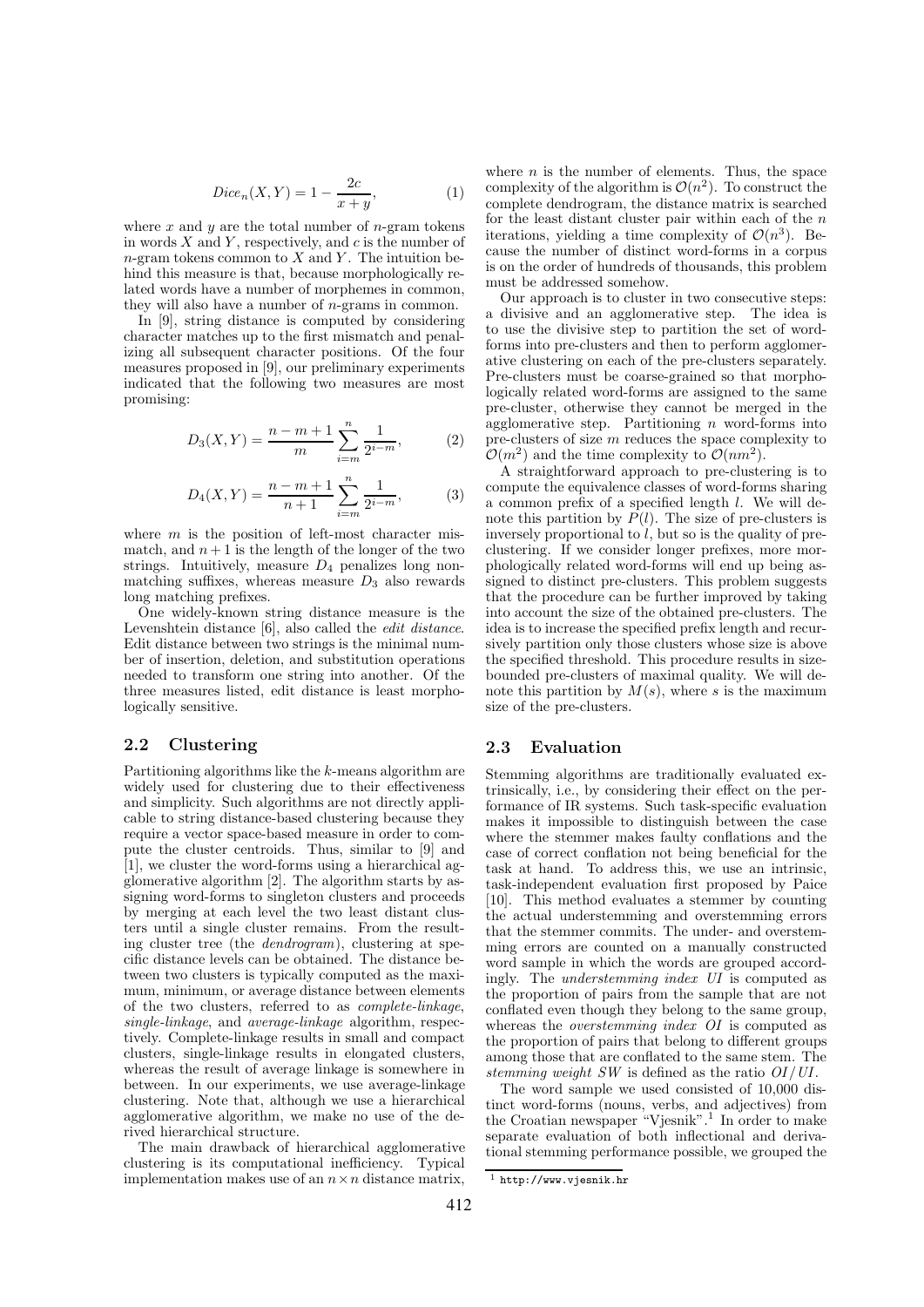Table 1: Examples of word groups from the sample

| $\{\{\text{arheology}\}\}\$                                                                                                         |
|-------------------------------------------------------------------------------------------------------------------------------------|
| $\{\{\text{arhitekt}, \text{arhitekta}\},\}$<br>{arhitekturi, arhitekture, arhitekturama},<br>$\{arhitektonski, arhitektonskih\}\}$ |
| $\{\{\text{arhiva}, \text{arhivima}, \text{arhivu}\},\}$<br>$\{arhivske, arhivskim, arhivskoj\}$                                    |
| $\{\{arija, arije, ariju\}\}\$                                                                                                      |

word-forms manually at two distinct levels. Inflectional groups are comprised of inflectional word-forms and have clear-cut semantic boundaries. Derivational groups are comprised of word-forms from morphologically and semantically related inflectional groups. More precisely, two inflectional groups are joined together if the corresponding word-forms are derivationally as well as semantically related (in the case of polysemy, it suffices if some of their senses are related). A derivational group is then obtained by a transitive closure of this pairwise relation. The semantic relations between members of such groups are less clear and are often context dependent. Our sample consists of 5, 508 inflectional and 3, 833 derivational groups. Table 1 shows an excerpt from the sample in which 17 word-forms are grouped into seven inflectional and four derivational groups.

## 3 Experiments and discussion

The experiments were performed on a corpus comprised of 92, 465 articles from the newspaper "Vjesnik", amounting to over 23 million word-form tokens and 560,137 word-form types.

#### 3.1 Pre-clustering

As discussed above, the purpose of the divisive clustering step is to decrease the complexity of agglomerative clustering. Because divisive clustering results in understemming, we aim at keeping understemming errors as low as possible, while at the same time obtaining small-sized pre-clusters.

The results for both aforementioned pre-clustering partitions are depicted in Table 2. For each partition, we give the number of pre-clusters, the size of the largest pre-cluster, and the inflectional  $(iU I)$  and derivational  $(dUI)$  understemming indices. The understemming indices reflect how many errors the algorithm makes by assigning inflectionally or derivationally related word-forms to distinct pre-clusters, while the size of the largest class determines the upper bound of the algorithmic complexity. The problem of preclustering with a common fixed-length prefix is that, in order to obtain pre-clusters of manageable sizes, the prefix length must be at least 5. This splits apart many inflectional groups, as indicated by the high understemming values. Size-bounded partitioning, on the other hand, can be used to obtain pre-clusters of manageable sizes, while at the same time committing much less understemming errors. In particular, partition  $M(500)$  seems like a reasonable trade-off between

Table 2: Size and understemming indices for partitions  $P(l)$  and  $M(s)$ 

| iUI%<br>dUI%<br>Partition Number<br>Largest<br>P(1)<br>72108<br>4.21<br>32<br>2.49<br>29716<br>3.76<br>P(2)<br>808<br>4.79<br>9365<br>7.09<br>P(3)<br>10774<br>7.45<br>45794<br>2029<br>20.87<br>16.36<br>P(4)<br>113532<br>988<br>28.78<br>38.08<br>P(5)<br>M(5000)<br>1501<br>4932<br>5.62<br>4.70<br>M(2500)<br>2873<br>6.92<br>2464<br>6.34<br>M(1000)<br>5732<br>9.29<br>1000<br>8.17<br>M(500)<br>10316<br>498<br>10.80<br>13.48<br>M(250)<br>18108<br>15.78<br>21.56<br>250<br>M(100)<br>37155<br>29.78<br>43.47<br>100 |  | Pre-clusters | Understemming |  |  |  |
|--------------------------------------------------------------------------------------------------------------------------------------------------------------------------------------------------------------------------------------------------------------------------------------------------------------------------------------------------------------------------------------------------------------------------------------------------------------------------------------------------------------------------------|--|--------------|---------------|--|--|--|
|                                                                                                                                                                                                                                                                                                                                                                                                                                                                                                                                |  |              |               |  |  |  |
|                                                                                                                                                                                                                                                                                                                                                                                                                                                                                                                                |  |              |               |  |  |  |
|                                                                                                                                                                                                                                                                                                                                                                                                                                                                                                                                |  |              |               |  |  |  |
|                                                                                                                                                                                                                                                                                                                                                                                                                                                                                                                                |  |              |               |  |  |  |
|                                                                                                                                                                                                                                                                                                                                                                                                                                                                                                                                |  |              |               |  |  |  |
|                                                                                                                                                                                                                                                                                                                                                                                                                                                                                                                                |  |              |               |  |  |  |
|                                                                                                                                                                                                                                                                                                                                                                                                                                                                                                                                |  |              |               |  |  |  |
|                                                                                                                                                                                                                                                                                                                                                                                                                                                                                                                                |  |              |               |  |  |  |
|                                                                                                                                                                                                                                                                                                                                                                                                                                                                                                                                |  |              |               |  |  |  |
|                                                                                                                                                                                                                                                                                                                                                                                                                                                                                                                                |  |              |               |  |  |  |
|                                                                                                                                                                                                                                                                                                                                                                                                                                                                                                                                |  |              |               |  |  |  |
|                                                                                                                                                                                                                                                                                                                                                                                                                                                                                                                                |  |              |               |  |  |  |

computational efficiency and stemming performance. Thus, for the divisive step, we use  $M(500)$  and precluster 560,137 word-forms into 10,316 pre-clusters.

#### 3.2 Clustering

After partitioning the corpus into pre-clusters of a manageable size, we applied hierarchical agglomerative clustering on each pre-cluster separately. We used string distance measures  $Dice_2$  and  $Dice_3$ , as defined by (1), measures  $D_3$  and  $D_4$ , as defined by (2) and (3), respectively, and the edit distance. As a baseline, we used the partitioning method  $P(l)$ , which is equivalent to simply truncating a word-form to the first  $l$ characters.

The UI-OI plot on Fig. 1 shows the inflectional stemming performance of the five distance measures. As the value of the distance threshold increases, the understemming decreases and the overstemming increases. The plot reveals that all five measures perform far better than simple truncation. As expected, the edit distance performs worse than other measures. Measures  $\overline{D}_3$  and  $D_4$  are of comparable performance and consistently outperform measures  $Dice_2$ and Dice3. The UI-OI plot for derivational stemming performance is shown on Fig. 2. Except for the edit distance, which performs considerably worse than the truncational baseline, the other string distance measures yield modest improvement over the baseline. Measures  $D_3$ ,  $D_4$ , and  $Dice_3$  perform at comparable levels, whereas measure  $Dice<sub>2</sub>$  performs slightly less well.

#### 3.3 Optimal measure

A good string distance measure should commit as few under- and overstemming errors as possible. The trade-off between these two types of errors is similar to the trade-off between precision and recall in IR. As in IR, we define a composite measure of stemming performance, the stemming quality, as a harmonic mean between  $1 - UI$  and  $1 - OI$ , as follows:

$$
SQ = \frac{2(1 - UI)(1 - OI)}{2 - UI - OI}.
$$
\n(4)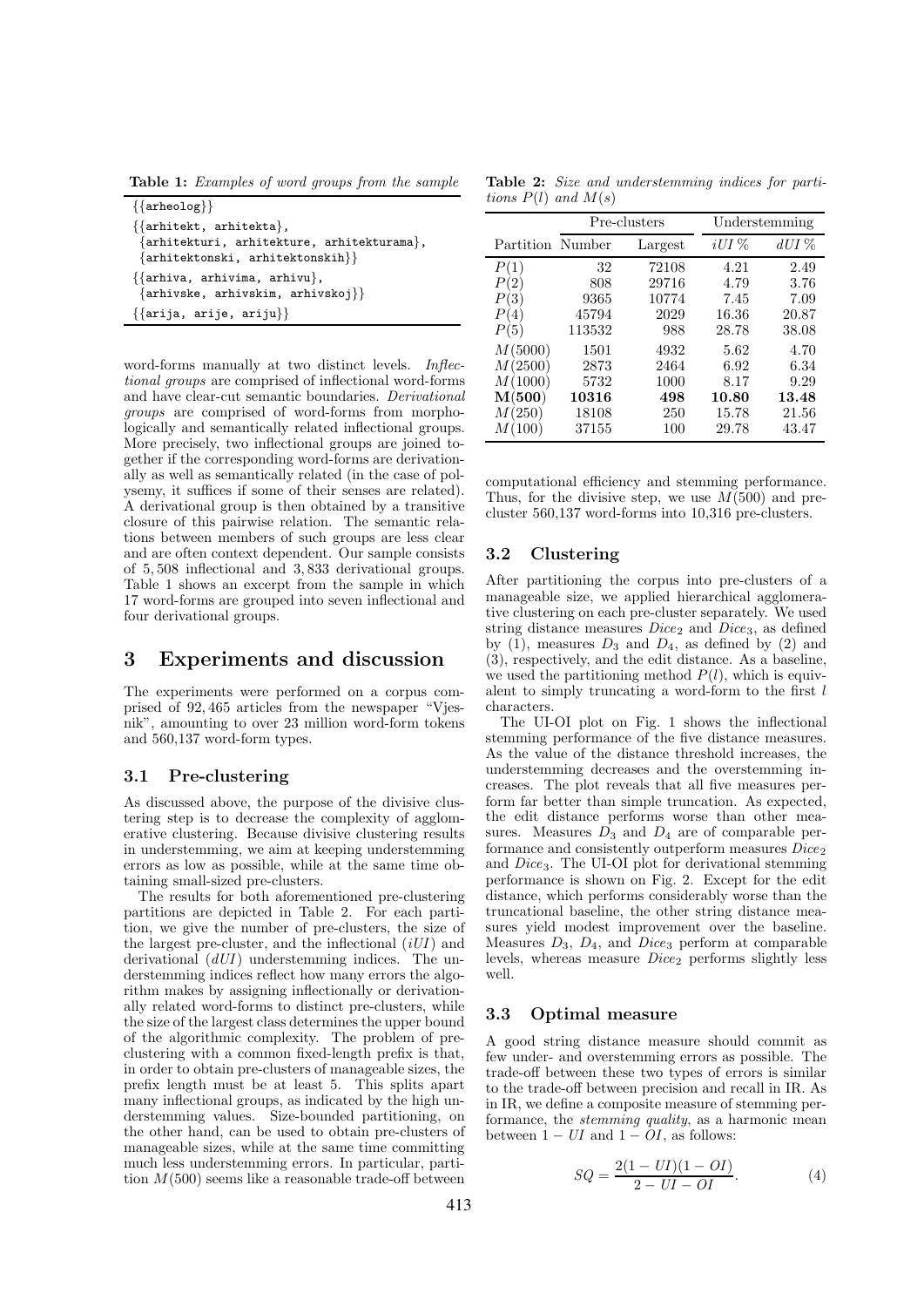

Fig. 1: UI-OI plot for inflectional grouping

This assumes that under- and overstemming errors are equally important, though this may not be always the case. We use iSQ and dSQ to denote inflectional and derivational stemming quality, respectively; these tell us how well the string distance measure approximates the inflectional and derivational groupings.

Table 3 lists the optimal inflectional and derivational stemming quality of the five string distance measures and the corresponding threshold value  $t$ . Measure  $D_4$ result in the best stemming quality. We can see that the stemming quality of all measures is worse on inflectional levels than on derivational levels, and that in most cases the understemming errors are more pronounced.

#### 3.4 Optimal threshold value

The choice of the distance threshold is obviously crucial for stemming performance. A lower threshold value yields "light" and predominantly inflectional stemming, whereas a higher threshold value yields "heavy" and predominantly derivational stemming. The difficulty in choosing the optimal threshold value derives from the semantic relationships between derivationally related words being to a certain degree arbitrary. It is therefore difficult to decide how much derivational stemming is appropriate. What is certain, however, is that stemming should occur at least at the inflectional level, but should not extend beyond the derivational level. To account for this, we only have to consider inflectional understemming and derivational overstemming errors, and redefine the stemming quality  $SQ$  given by (4) in terms of indices iUI and  $dO$ . Fig. 3 shows the so-defined stemming quality  $SQ$  of measure  $D_4$ , along with the inflectional and derivational stemming qualities  $iSQ$  and  $dSQ$ . Measure  $D_4$  achieves optimal inflectional stemming quality for  $t = 0.537$  and optimal derivational stemming quality



Fig. 2: UI-OI plot for derivational grouping



**Fig. 3:** Stemming quality of measure  $D_4$ 

for  $t = 1.104$  (cf. Table 3). Between these two extremes, the optimal stemming quality  $SQ = 85.32\%$  is reached for  $t = 0.859$ ; this is where measure  $D_4$  makes the least number of inflectional understemming and derivational overstemming errors, 19.38% and 9.39%, respectively.

#### 3.5 Discussion

Among the considered measures, stemming quality is best for measure  $D_4$ ; this measure seem to capture best the inflectional and derivational morphology of the Croatian language, which is mostly suffixational. Apart from this, we can make two interesting observations. Firstly, inflectional stemming quality is consistently worse than derivational stemming quality, and improvement over the simple truncational baseline is much greater for inflection than for derivation. These results are probably due to the fact that, at the level of character structure, inflectional relations are less read-